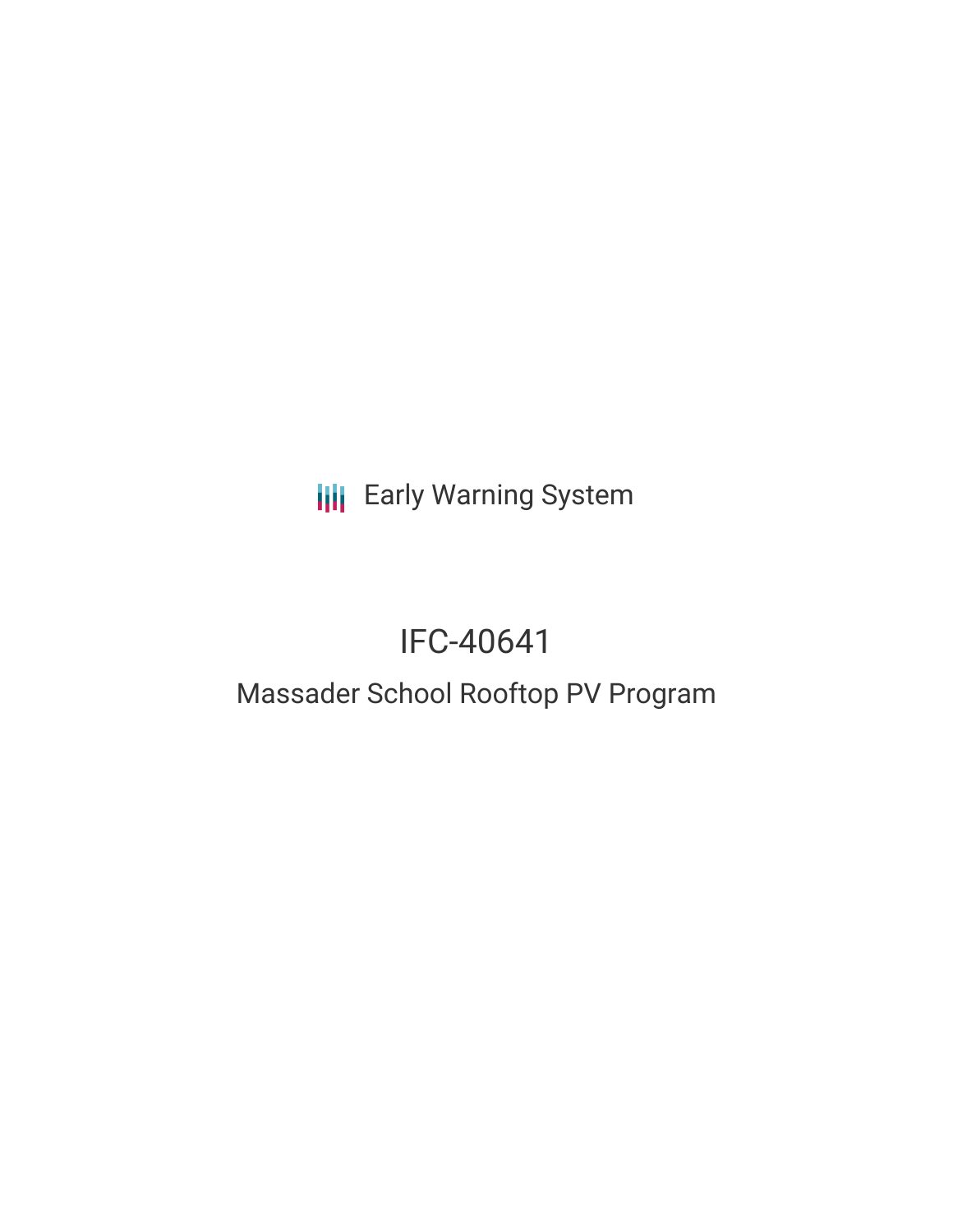

#### **Quick Facts**

| <b>Countries</b>               | Palestine, West Bank, Gaza                                                                   |  |  |  |  |
|--------------------------------|----------------------------------------------------------------------------------------------|--|--|--|--|
| <b>Specific Location</b>       | Jenin, Qabatia, Tubas, Nablus, Ramallah and Al-Bireh, Al Ram, Salfeet, Bethlehem and Hebron. |  |  |  |  |
| <b>Financial Institutions</b>  | International Finance Corporation (IFC)                                                      |  |  |  |  |
| <b>Status</b>                  | Proposed                                                                                     |  |  |  |  |
| <b>Bank Risk Rating</b>        | B                                                                                            |  |  |  |  |
| <b>Voting Date</b>             | 2019-05-30                                                                                   |  |  |  |  |
| <b>Borrower</b>                | MASSADER FOR DEVELOPING NATURAL RESOURCES AND INFRASTRUCTURE PROJECTS                        |  |  |  |  |
| <b>Sectors</b>                 | Energy, Infrastructure                                                                       |  |  |  |  |
| Investment Type(s)             | Loan                                                                                         |  |  |  |  |
| <b>Investment Amount (USD)</b> | $$19.00$ million                                                                             |  |  |  |  |
| <b>Project Cost (USD)</b>      | $$35.00$ million                                                                             |  |  |  |  |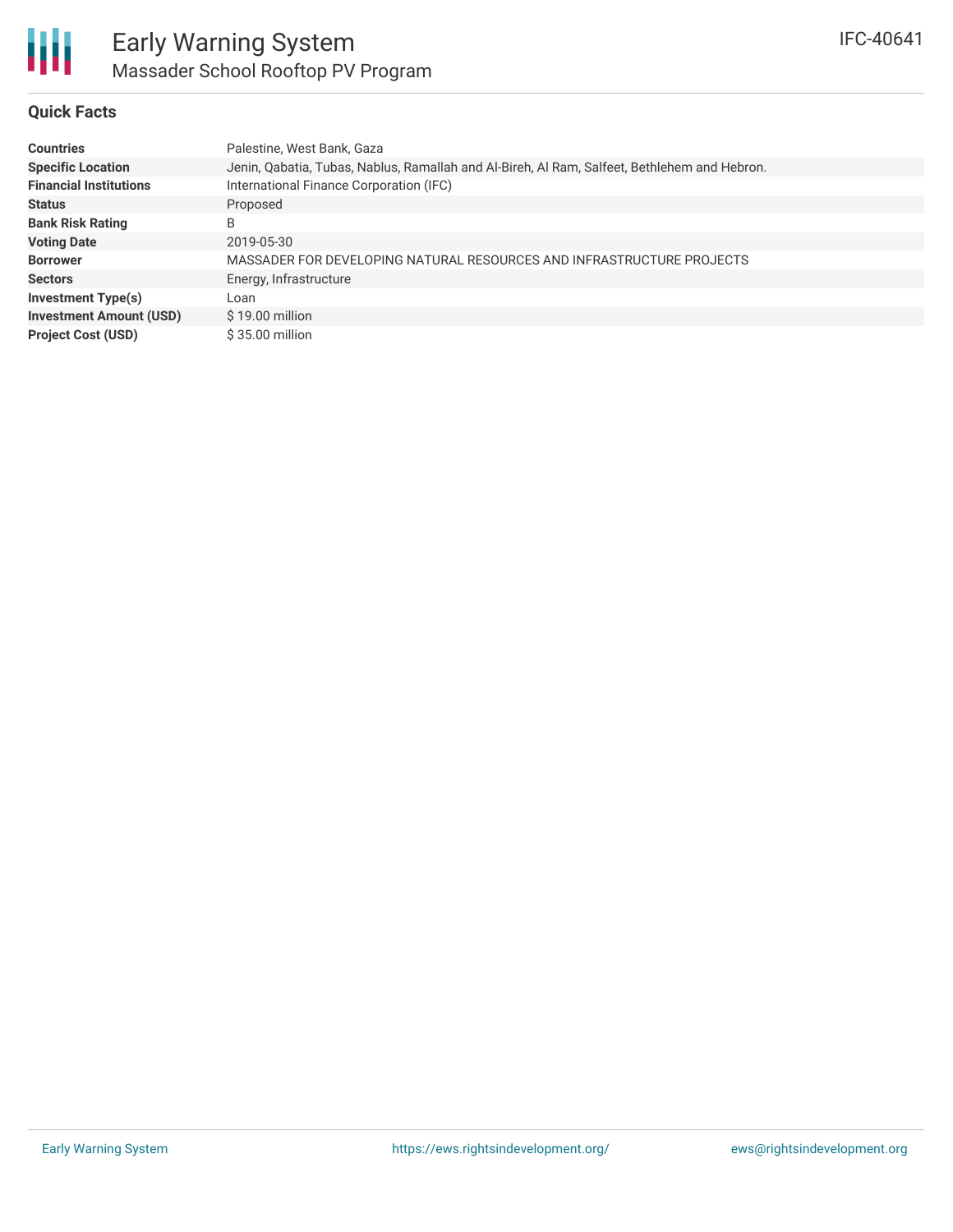

#### **Project Description**

According to bank documents, the proposed investment is for the financing of rooftop photovoltaic (PV) solar project of a capacity of up to 30 megawatt peak (MWp) to be installed on up to 500 public schools located across the West Bank. The Project will provide a source of domestic power generation in West Bank which is relying almost entirely on imported energy. In addition, the schools (through the Ministry of Education), will receive 18 percent of the electricity generated in lieu of their rooftops being used. The project, which will be implemented through SPVs, is being developed by Massader Company for the Development of Natural Resources and Infrastructure projects, a company organized under the laws in force in the West Bank. The electricity output from the Project will be sold under a 25-year PPA with multiple distribution companies, which include the Jerusalem District Electricity Distribution Company, Northern Electricity Distribution Company, Hebron Electric Power Company, the Tubas Electricity Distribution Company and the Southern Electricity Company. This project is proposed as an integrated World Bank – IFC investment, with the World Bank assessing the investment for financing consideration for up to 6% of project cost.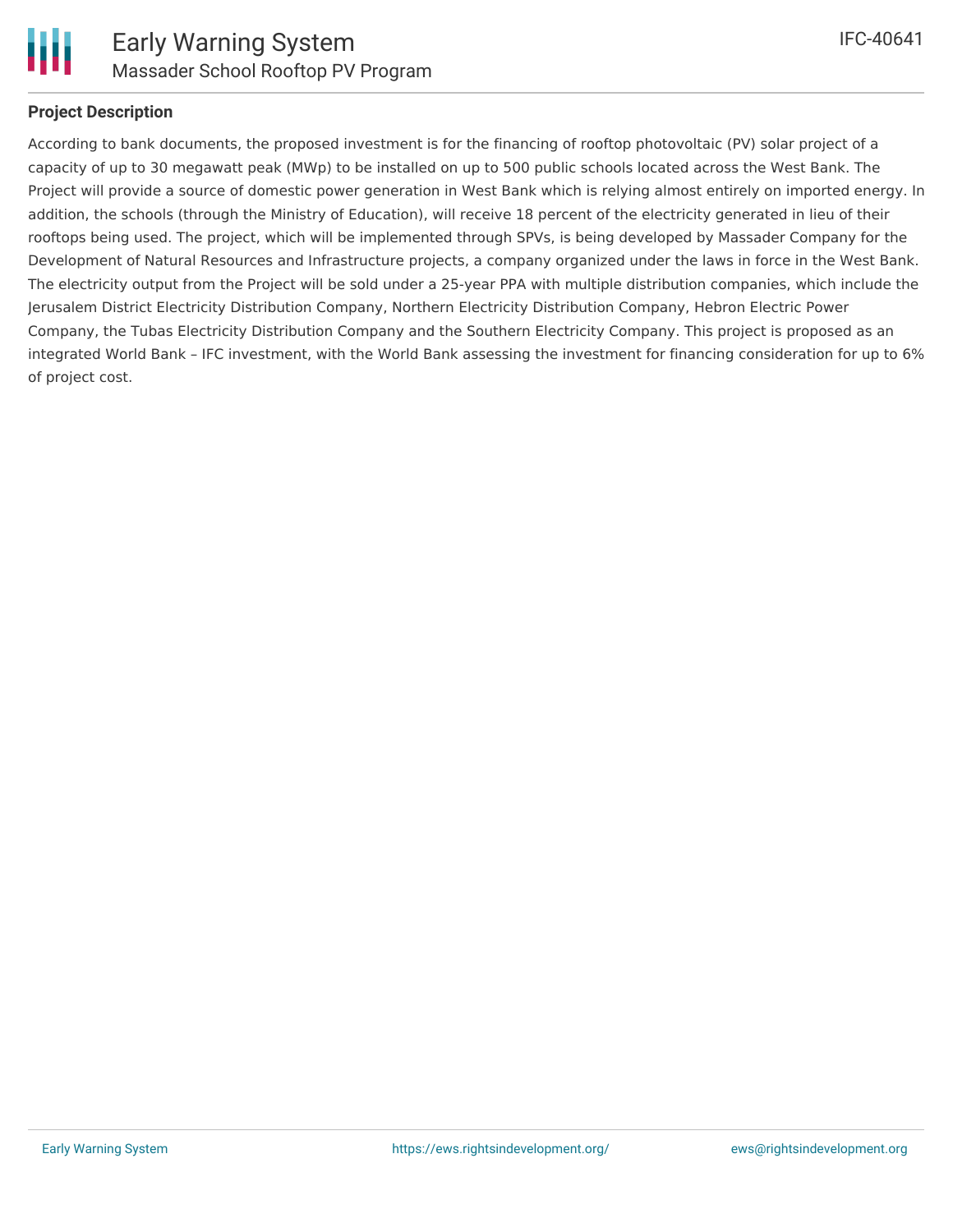

### **Investment Description**

• International Finance Corporation (IFC)

The project has a total estimated cost of up to US\$35 million. The proposed IFC investment will comprise (i) an A Loan of up to US\$9.5 million and (ii) a senior concessional loan of up to US\$9.5 million from IFC as implementing entity of the Finland IFC Climate Change Program ("IFC –BFC").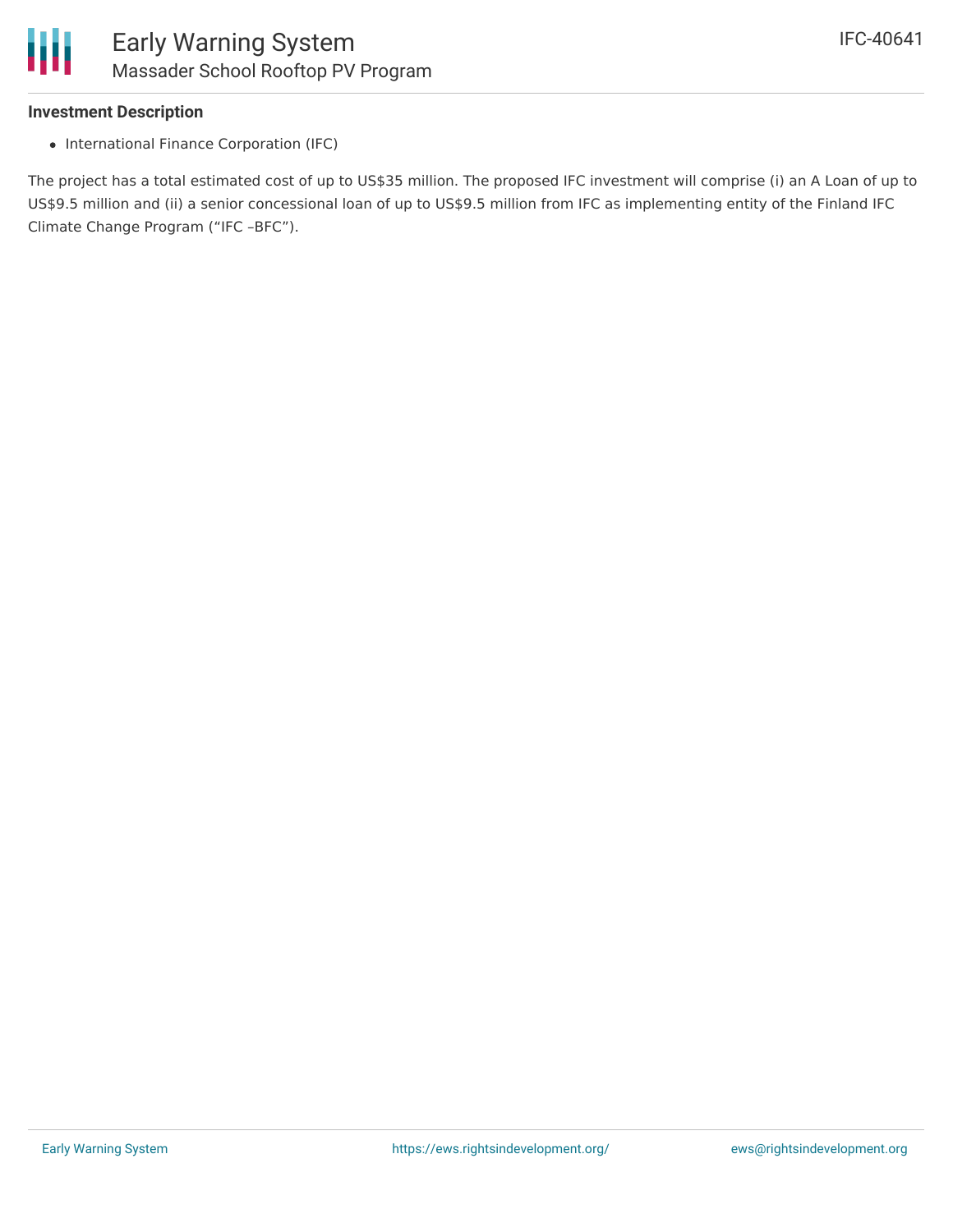

#### **Private Actors Description**

The Project's Sponsor is Massader, a company established in 2015 as a dedicated platform for developing projects in the energy sector in West Bank. Massader is fully owned by Palestine Investment Fund ("PIF"), the sovereign wealth fund in West Bank and Gaza. PIF's investments include financial services and significant minority stakes in telecom, industry, real-estate, tourism, energy, hospitality, healthcare located predominantly in WB&G.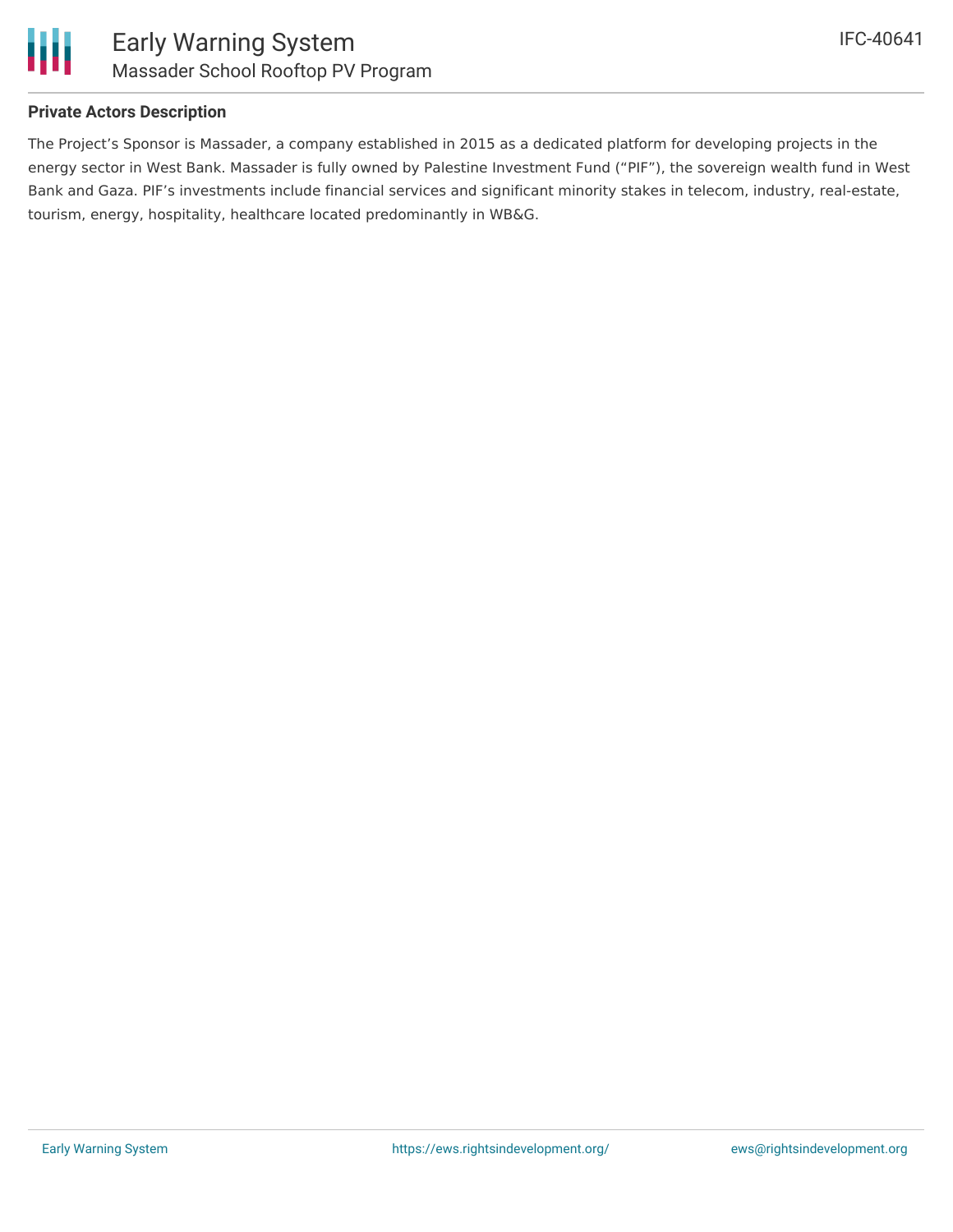

| <b>Private Actor 1 1 Role</b> | <b>Private Actor Private Actor</b> | 1 Sector |        | <b>Relation Private Actor 2</b>                                          | 2 Role | <b>Private Actor Private Actor</b><br>2 Sector |
|-------------------------------|------------------------------------|----------|--------|--------------------------------------------------------------------------|--------|------------------------------------------------|
|                               | $\overline{\phantom{0}}$           | . .      | $\sim$ | Massader for Developing Natural Resources and Infrastructure<br>Projects | Client | $\overline{\phantom{0}}$                       |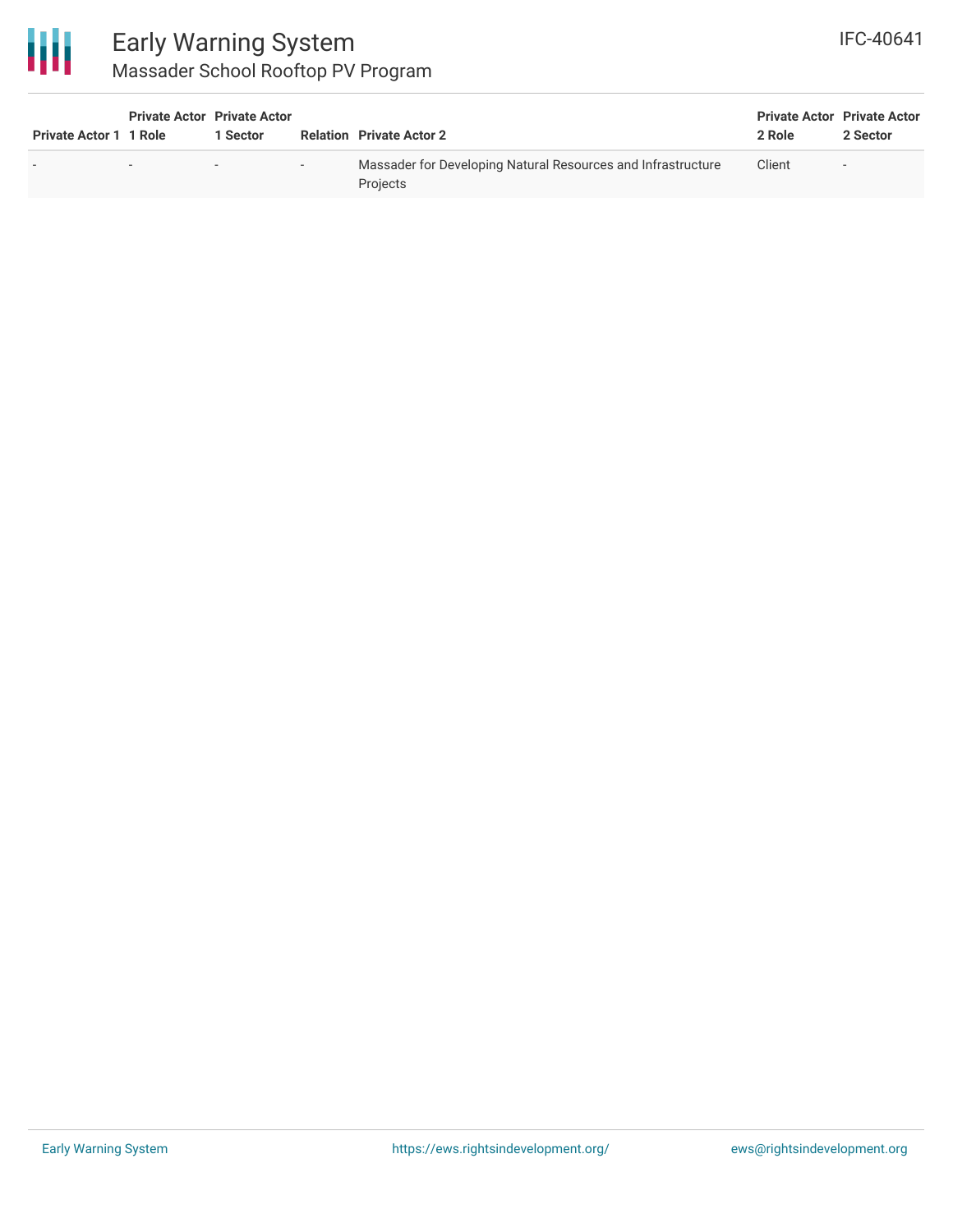

#### **Contact Information**

Massader for Developing Natural Resources and Infrastructure Projects Azem Bishara Chief Executive Officer +970 52 296 9600 abishara@massader.ps P.O.Box 413; Al-Ersal District; Amaar Tower, Floor 3; Ramallah, Palestine [www.massader.ps](http://www.massader.ps)

#### **Local Access for Project Documentation:**

Name: Azem Bishara Title: Chief Executive Officer Company: Massader for Developing Natural Resources and Infrastructure Projects Address: P.O.Box 413, Al-Ersal District, Amaar Tower, Floor 3, Ramallah, Palestine Mail to: abishara@massader.ps Website: www.massader.ps

#### **ACCOUNTABILITY MECHANISM OF IFC**

The Compliance Advisor Ombudsman (CAO) is the independent complaint mechanism and fact-finding body for people who believe they are likely to be, or have been, adversely affected by an IFC or MIGA- financed project. If you submit a complaint to the CAO, they may assist you in resolving a dispute with the company and/or investigate to assess whether the IFC is following its own policies and procedures for preventing harm to people or the environment. If you want to submit a complaint electronically, you can email the CAO at CAO@worldbankgroup.org. You can learn more about the CAO and how to file a complaint at http://www.cao-ombudsman.org/